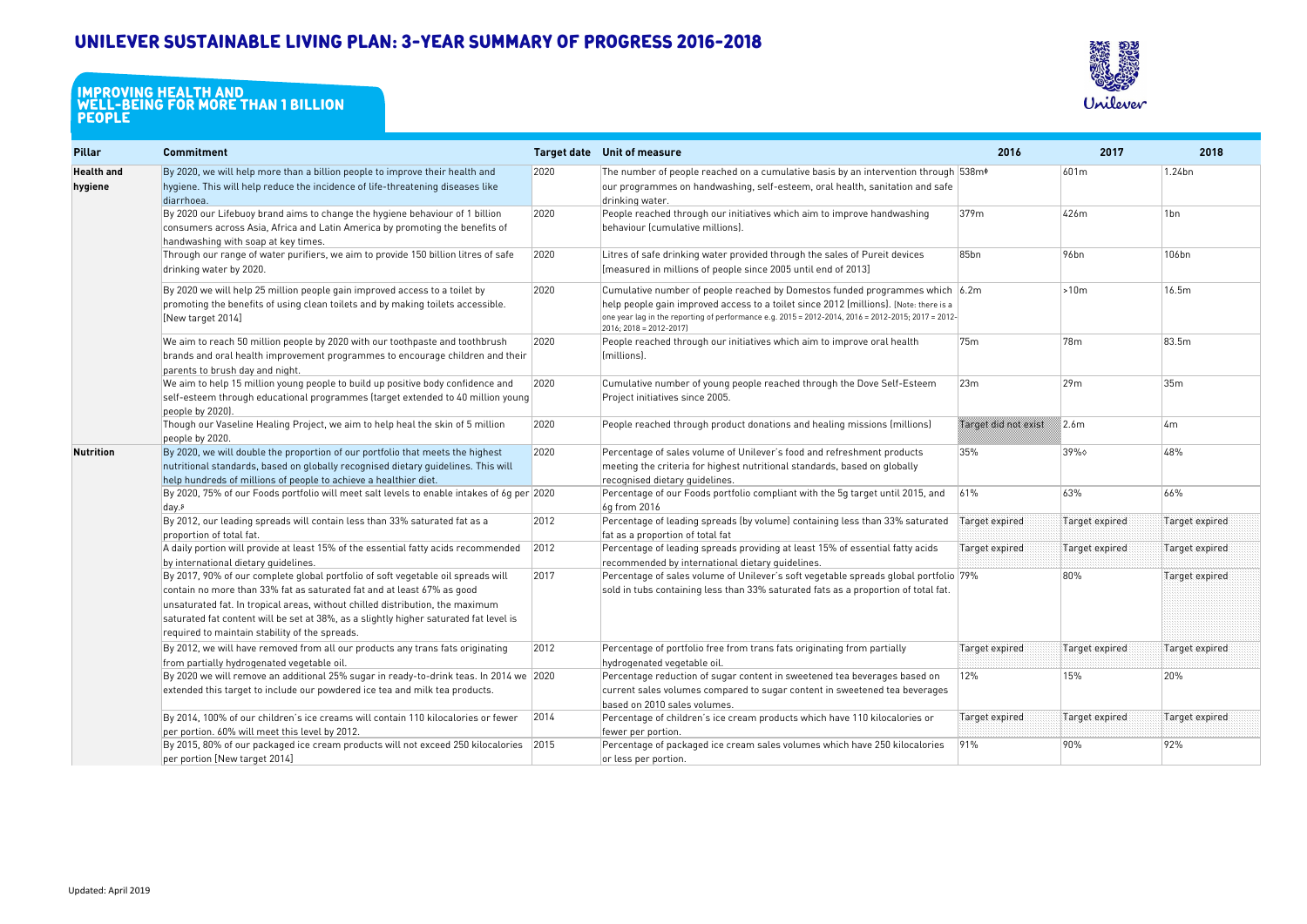| Our aim is to provide clear, simple labelling on our products to help consumers       | 2015 | Percentage of sales volume of Unilever's food and refreshment products | 92% |
|---------------------------------------------------------------------------------------|------|------------------------------------------------------------------------|-----|
| make choices for a nutritionally-balanced diet. All our products in Europe and        |      | meeting Unilever's healthy eating information criteria.                |     |
| North America provide full nutritional information. By 2015, this will be extended to |      |                                                                        |     |
| cover all our products globally. We will include energy per portion on the front of   |      |                                                                        |     |
| pack plus eight key nutrients and % Guideline Daily Amounts (GDA) for five            |      |                                                                        |     |
| nutrients on the back of pack. Our targets will respect local or regional industry    |      |                                                                        |     |
| agreements as well as the law in each market.                                         |      |                                                                        |     |
|                                                                                       |      |                                                                        |     |
|                                                                                       |      |                                                                        |     |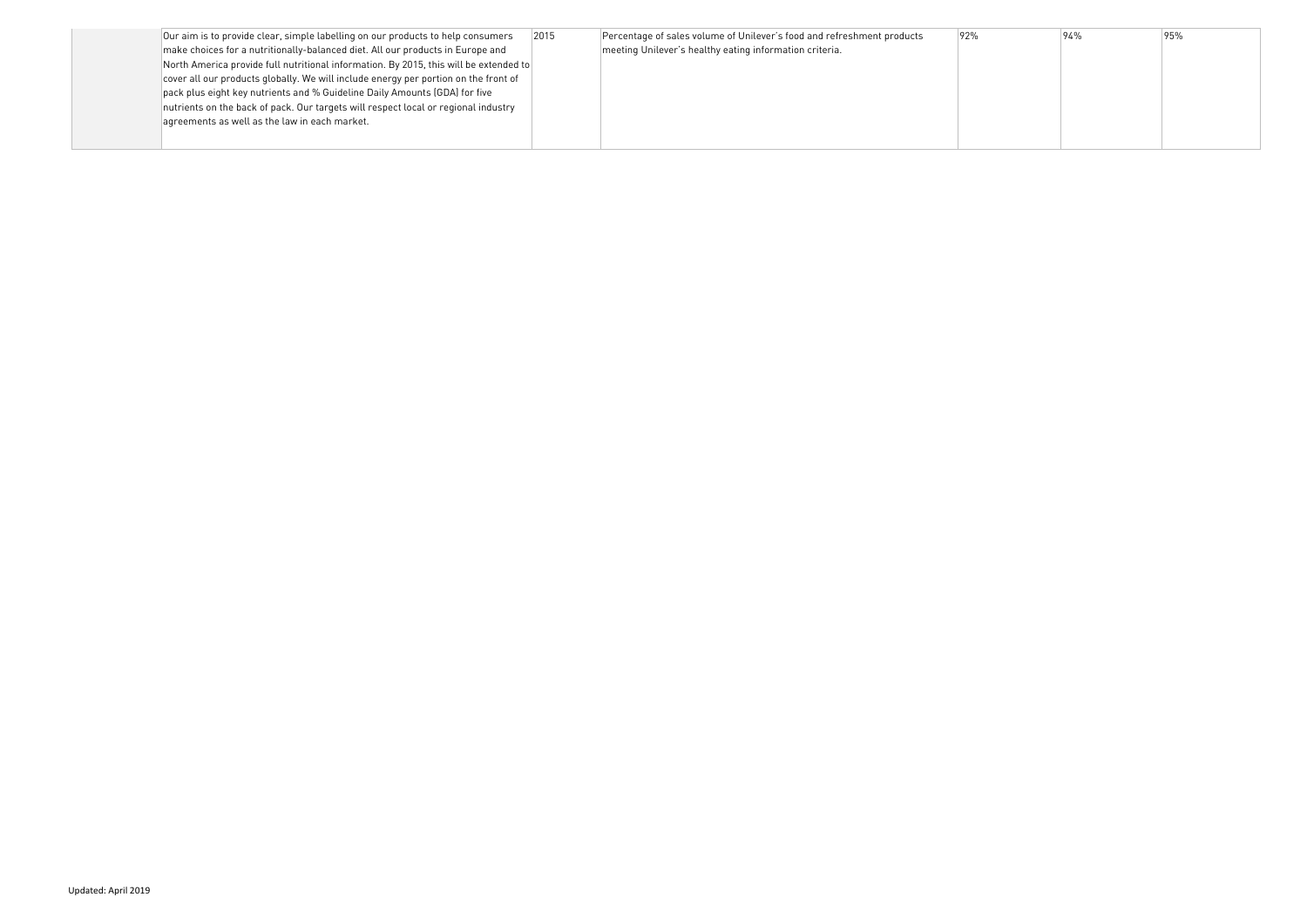| <b>Pillar</b> | <b>Commitment</b>                                                                                                                                                                                                                                                                                                                      |      | <b>Target date</b> Unit of measure                                                                                                                                                                                                                                                                                                                                                                      | 2016                                                                                                                                                                                                                                    | 2017                                                                                                 | 2018                                                                                                                                                            |
|---------------|----------------------------------------------------------------------------------------------------------------------------------------------------------------------------------------------------------------------------------------------------------------------------------------------------------------------------------------|------|---------------------------------------------------------------------------------------------------------------------------------------------------------------------------------------------------------------------------------------------------------------------------------------------------------------------------------------------------------------------------------------------------------|-----------------------------------------------------------------------------------------------------------------------------------------------------------------------------------------------------------------------------------------|------------------------------------------------------------------------------------------------------|-----------------------------------------------------------------------------------------------------------------------------------------------------------------|
|               | Greenhouse gases Halve the greenhouse gas impact of our products across the lifecycle by 2030.                                                                                                                                                                                                                                         | 2030 | Percentage change in the greenhouse gas impact of our products across the<br>lifecycle per consumer use between the 2010 baseline and the current period.                                                                                                                                                                                                                                               | $+8%$                                                                                                                                                                                                                                   | $+9\%$                                                                                               | $+6%$                                                                                                                                                           |
|               | By 2020 CO2 emissions from energy from our factories will be at or below 2008<br>levels despite significantly higher volumes.                                                                                                                                                                                                          | 2020 | $\bullet$ Percentage change in CO2 from energy use (market based) per tonne of<br>production in Q4-Q3 compared to 2008 (1 January 2008 to 31 December 2008)<br>$\bullet$ Change in the tonnes of CO2 from energy use (market based) in Q4-Q3 $^{\circ}$<br>compared to 2008 (1 January 2008 to 31 December 2008).<br>$\vert \bullet \vert$ kg of CO2 emissions from energy use per tonne of production. | -43% (1,080,314 fewer -47% (1,218,554<br>tonnes of CO2 from<br>energy in 2016 than in from energy in 2017<br>2008) <sup>¢</sup> . 83.52kg of CO2 than in 2008) $\diamond$ .<br>emissions from<br>energy use per tonne<br>of production. | fewer tonnes of CO2<br>76.77kg of CO2<br>emissions from<br>energy use per tonne<br>of production.    | -52% (1,347,840<br>fewer tonnes of CO2<br>from energy in 2018<br>than in 2008) 0.<br>70.46kg of CO2<br>emissions from<br>energy use per tonne<br>of production. |
|               | We will become carbon positive in our manufacturing by 2030:                                                                                                                                                                                                                                                                           |      |                                                                                                                                                                                                                                                                                                                                                                                                         |                                                                                                                                                                                                                                         |                                                                                                      |                                                                                                                                                                 |
|               | . We will source 100% of our energy across our operations from renewable<br>sources by 2030. [2010-2014 renewable energy target: we will more than double<br>our use of renewable energy to 40% of our total energy requirement by 2020. We<br>recognise this only a first step towards a long-term goal of 100% renewable<br>energy.] | 2030 | Percentage of total energy use in our manufacturing operations was generated 31.60%<br>from renewable resources compared to 15.8% in 2008                                                                                                                                                                                                                                                               |                                                                                                                                                                                                                                         | 33.60%                                                                                               | 36.70%                                                                                                                                                          |
|               | . We will source all our electricity purchased from the grid from renewable<br>sources by 2020.                                                                                                                                                                                                                                        | 2020 | Percentage of grid electricity used in our manufacturing generated from<br>renewable resources.                                                                                                                                                                                                                                                                                                         | 63%                                                                                                                                                                                                                                     | 65%                                                                                                  | 67%                                                                                                                                                             |
|               | . We will eliminate coal from our energy mix by 2020.                                                                                                                                                                                                                                                                                  | 2020 | Million GJ of the energy used in our manufacturing                                                                                                                                                                                                                                                                                                                                                      | 1.1 <sub>m</sub>                                                                                                                                                                                                                        | 1.1 <sub>m</sub>                                                                                     | 1.0 <sub>m</sub>                                                                                                                                                |
|               | . In order to achieve our target to be carbon positive by 2030, we intend to<br>directly support the generation of more renewable energy than we consume and<br>make the surplus available to the markets and communities in which we<br>operate.                                                                                      | 2030 | In 2018 we continued to develop our methodology and will report on our target<br>progress in our 2019 Sustainable Living Report                                                                                                                                                                                                                                                                         | No data avaitable                                                                                                                                                                                                                       | No data available                                                                                    | No data available                                                                                                                                               |
|               | We will reformulate our products to reduce greenhouse gas emissions by 15% by<br>2012.                                                                                                                                                                                                                                                 | 2012 | Percentage (by volume) of our laundry powders in our top 14 countries,<br>reducing associated emissions by 15%                                                                                                                                                                                                                                                                                          | Target expired                                                                                                                                                                                                                          | Target expired                                                                                       | Target expired                                                                                                                                                  |
|               | By 2020, $CO2$ emissions from our global logistics network will be at or below 2010<br>levels despite significantly higher volumes. This will represent a 40% improvement<br>in $CO2$ efficiency.                                                                                                                                      | 2020 | Percentage improvement in $CO2$ efficiency from transport in kg per tonne of<br>products sold (weight) in the current year, measured from 1 January to 31<br>December, compared to the 2010 baseline year.                                                                                                                                                                                              | 27%                                                                                                                                                                                                                                     | 31%                                                                                                  | 38%                                                                                                                                                             |
|               | We will accelerate the roll-out of climate-friendly (hydrocarbon) refrigerators to<br>1.3 million by 2015.                                                                                                                                                                                                                             | 2015 | Ice cream freezer cabinets purchased using climate-friendly (hydrocarbon)<br>refrigerants (millions).                                                                                                                                                                                                                                                                                                   | 2.3m                                                                                                                                                                                                                                    | 2.6m                                                                                                 | 2.9m                                                                                                                                                            |
|               | By 2020 we will halve the energy (kWh) purchased per occupant for the offices in<br>our top 21 countries versus 2010.                                                                                                                                                                                                                  | 2020 | Percentage reduction in energy (kWh) purchased per occupant in our non-<br>manufacturing sites.                                                                                                                                                                                                                                                                                                         | 32%                                                                                                                                                                                                                                     | 30%                                                                                                  | 34%                                                                                                                                                             |
|               | By 2011 video conferencing facilities will be available in more than 30 countries for 2011<br>our employees.                                                                                                                                                                                                                           |      | Number of countries where video conferencing facilities are available.                                                                                                                                                                                                                                                                                                                                  | Target expired                                                                                                                                                                                                                          | Target expired                                                                                       | Target expired                                                                                                                                                  |
| Water         | Halve the water associated with the consumer use of our products by 2020.                                                                                                                                                                                                                                                              | 2020 | Percentage change in Unilever's water impact (water added to the products and -7%<br>water associated with the consumer use of our products) per consumer use<br>between the period measured from 2010 baseline and the current period.                                                                                                                                                                 |                                                                                                                                                                                                                                         | $-2\%$                                                                                               | $-2%$                                                                                                                                                           |
|               | By 2020, water abstraction by our global factory network will be at or below 2008<br>levels, despite significantly higher volumes.                                                                                                                                                                                                     | 2020 | $\bullet$ Percentage reduction in water abstracted per tonne of production<br>change in the volume of water abstracted in Q4-Q3 compared to 2008.<br>$\cdot$ m3 of water abstracted per tonne of production                                                                                                                                                                                             | • $m^3$ -37 (18.7 million fewer -39% (19.8 million<br>m3 of water<br>abstracted in 2016<br>than in 2008) <sup>¢</sup> . 1.85m3 than in 2008) $\diamond$ .<br>of water abstracted<br>per tonne of<br>production.                         | fewer m3 of water<br>abstracted in 2017<br>1.80m3 of water<br>abstracted per tonne<br>of production. | -44% (22.5 million<br>fewer m3 of water<br>abstracted in 2018<br>than in 2008) 0.<br>1.67m3 of water<br>abstracted per tonne<br>of production.                  |
|               | Providing 50 million households in water-scarce countries with laundry products<br>that deliver excellent results but use less water by 2020                                                                                                                                                                                           | 2020 | Number of households in water-scarce countries provided with laundry<br>products that use less water (millions).                                                                                                                                                                                                                                                                                        | 59m                                                                                                                                                                                                                                     | Target expired                                                                                       | <b>Target expired</b>                                                                                                                                           |

## **reducing our environmental impact by half**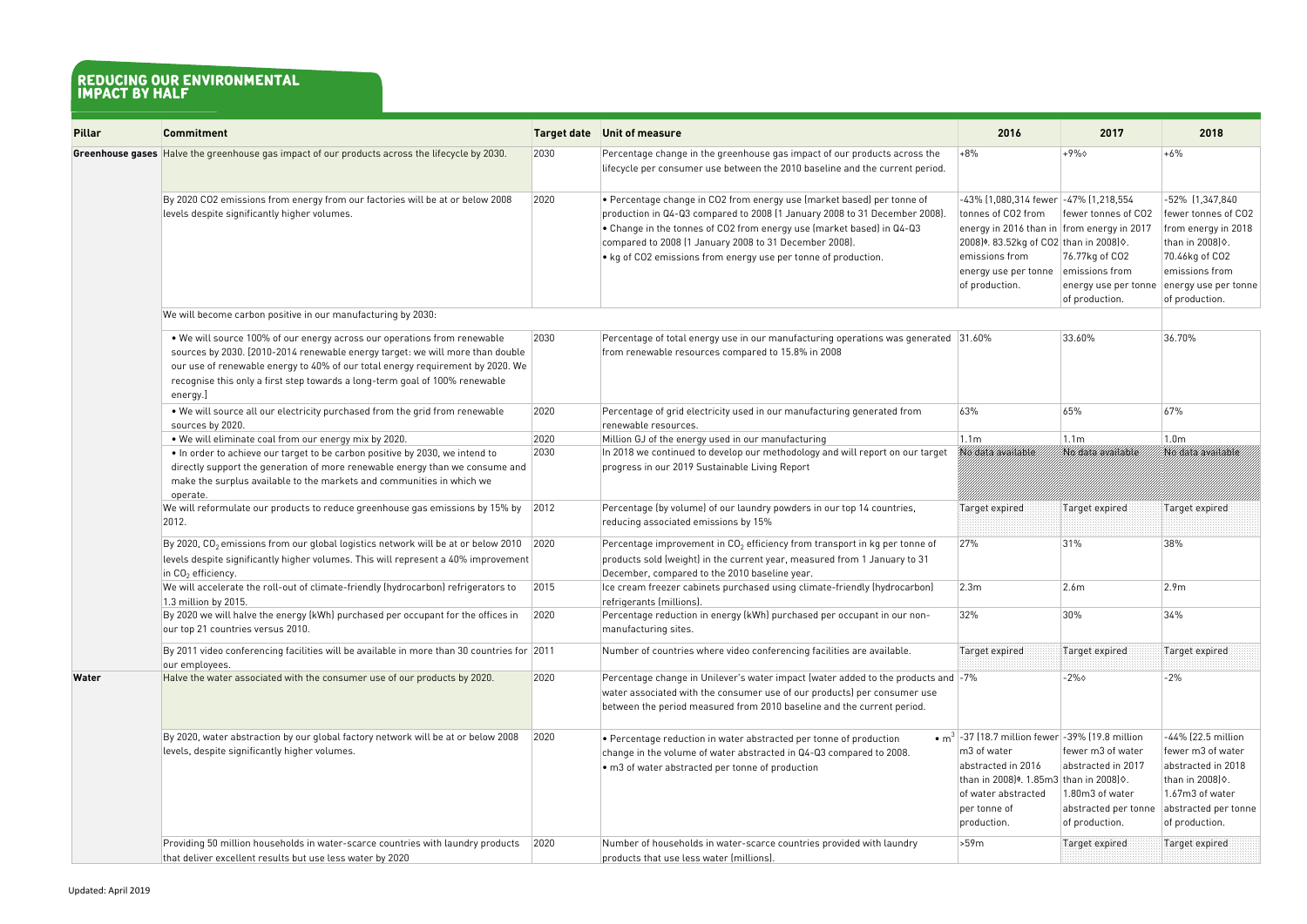| Waste                          | Halve the waste associated with the disposal of our products by 2020.                                                                                                                                                                                     | 2020 | Percentage change in Unilever's waste impact (packaging that is not recycled or -28%*                                                                                                                                                                                                                                                                                           |                                                                               | $-29%$                                                                   | $-31%$                                   |
|--------------------------------|-----------------------------------------------------------------------------------------------------------------------------------------------------------------------------------------------------------------------------------------------------------|------|---------------------------------------------------------------------------------------------------------------------------------------------------------------------------------------------------------------------------------------------------------------------------------------------------------------------------------------------------------------------------------|-------------------------------------------------------------------------------|--------------------------------------------------------------------------|------------------------------------------|
|                                |                                                                                                                                                                                                                                                           |      | recovered, and leftover product) per consumer use between the period<br>measured from 2010 baseline and the current period.                                                                                                                                                                                                                                                     |                                                                               |                                                                          |                                          |
|                                | By 2020 total waste sent for disposal will be at or below 2008 levels despite                                                                                                                                                                             | 2020 |                                                                                                                                                                                                                                                                                                                                                                                 | -96% (143,903 fewer                                                           | -98% [147,444 fewer                                                      | -97% (146,946 fewer                      |
|                                | significantly higher volumes                                                                                                                                                                                                                              |      | Kg per tonne of production of total waste (hazardous and non-hazardous) sent<br>for disposal.                                                                                                                                                                                                                                                                                   | tonnes of total waste<br>in 2016 than in 2008) <sup>¢</sup> . in 2017 than in | tonnes of total waste                                                    | tonnes of total waste<br>in 2018 than in |
|                                |                                                                                                                                                                                                                                                           |      | • Percentage change in total waste sent for disposal per tonne of production in                                                                                                                                                                                                                                                                                                 | $0.35$ kg total waste                                                         | 2008) $\diamond$ . 0.18kg total                                          | 2008) 0.20kg total                       |
|                                |                                                                                                                                                                                                                                                           |      | Q4-Q3 compared to 2008.<br>• Tonnes<br>change of total waste sent for disposal in Q4-Q3 compared to 2008. • kg of total tonne of production.                                                                                                                                                                                                                                    | sent for disposal per                                                         | waste sent for<br>disposal per tonne of                                  | waste sent for<br>disposal per tonne of  |
|                                |                                                                                                                                                                                                                                                           |      | waste sent for disposal per tonne of production.                                                                                                                                                                                                                                                                                                                                |                                                                               | production.                                                              | production.                              |
|                                | By 2015 all manufacturing sites will achieve zero non-hazardous waste to landfill                                                                                                                                                                         | 2015 | Percentage of non-hazardous waste disposed to landfill or sent for incineration Target expired                                                                                                                                                                                                                                                                                  |                                                                               | Target expired                                                           | Target expired                           |
|                                | [New target 2012]                                                                                                                                                                                                                                         |      | without energy recovery across our manufacturing sites.                                                                                                                                                                                                                                                                                                                         |                                                                               |                                                                          |                                          |
|                                | By 2025 all of our plastic packaging will be designed to be fully reusable,<br>recyclable or compostable. [New target 2017]                                                                                                                               | 2025 | By the end of 2018, we will publish the percentage of our plastic packaging<br>portfolio that is fully recyclable. We are exploring new technologies, business<br>models and distribution mechanisms, as well as alternative materials, to drive<br>our progress on developing further recyclable reusable and compostable<br>packaging solutions.                              | Target and not exist                                                          | See unit of measure<br>comment.                                          | See unit of measure<br>comment.          |
|                                | By 2020 we will reduce the weight of packaging that we use by one third through:<br>• Light weighting materials<br>.Optimising structural and material design<br>•Developing concentrated versions of our products<br>·Eliminating unnecessary packaging  | 2020 | Percentage reduction in weight per consumer use compared to 2010                                                                                                                                                                                                                                                                                                                | 15%                                                                           | 13%                                                                      | 18%                                      |
|                                | Working in partnership with industry, governments and NGOs, we aim to increase<br>recycling and recovery rates on average by 5% by 2015 and 15% by 2020 in our top<br>14 countries.                                                                       | 2020 | Percentage increase in recycling and recovery rates over the 2010 average<br>Recycling & Recovery Index (RRI) averaged across our top 14 countries.                                                                                                                                                                                                                             | 7%                                                                            | 8%                                                                       | 9%                                       |
|                                | By 2025 we will increase the recycled plastic material content in our packing to<br>25%. This will act as a catalyst to increase recycling rates.                                                                                                         | 2025 | Tonnes of post-consumer recycled materials incorporated into our rigid plastic $ 3,830\rangle$<br>packaging.                                                                                                                                                                                                                                                                    |                                                                               | 4,850                                                                    | 4,845                                    |
|                                | Our goal is to develop and implement a sustainable business model for handling<br>our sachet waste streams by 2015.                                                                                                                                       | 2015 | Percentage of target achieved                                                                                                                                                                                                                                                                                                                                                   | Target expired                                                                | Target expired                                                           | Target expired                           |
|                                | We will eliminate PVC (polyvinyl chloride) from all packaging by 2012 (where<br>technical solutions exist).                                                                                                                                               | 2012 | Percentage of PVC removed from our portfolio.                                                                                                                                                                                                                                                                                                                                   | Target expired                                                                | Target expired                                                           | Target expired                           |
|                                | In our top 21 countries, at least 90% of our office waste will be reused, recycled or 2017<br>recovered by 2015 and we will send zero waste to landfill by 2017.                                                                                          |      | $ $ Percentage of waste from non-manufacturing sites in tonnes reused, recycled $ $ >99% and we sent<br>or recovered in our top 21 countries.                                                                                                                                                                                                                                   | zero waste to landfill<br>in our top 21<br>countries                          | 100% and we sent<br>zero waste to landfill<br>in our top 21<br>countries | Target expired                           |
|                                | By 2015 we will reduce paper consumption by 30% per head in our top 21<br>countries.                                                                                                                                                                      | 2015 | Percentage reduction in paper consumed per occupant at non-manufacturing<br>sites against our 2010 baseline in our top 21 countries.                                                                                                                                                                                                                                            | 62%                                                                           | Target expired                                                           | Target expired                           |
|                                | $ \mathsf{W}\mathsf{e} $ will eliminate paper in our invoicing, goods receipt, purchase order processes, $ 2015\rangle$<br>financial reporting and employee expense processing by 2015, where legally<br>allowable and technically possible.              |      | Percentage of electronic transactions within invoicing, goods receipt and<br>purchase order processes.                                                                                                                                                                                                                                                                          | Target expired                                                                | Target expired                                                           | Target expired                           |
| <b>Sustainable</b><br>sourcing | By 2020 we will source 100% of our agricultural raw materials sustainably: 10% by 2020<br>2010; 30% by 2012; 50% by 2015; 100% by 2020.                                                                                                                   |      | Percentage of agricultural raw materials sourced sustainably                                                                                                                                                                                                                                                                                                                    | 51%                                                                           | 56%                                                                      | 56%                                      |
|                                | We will purchase all palm oil from certified sustainable sources by 2015.                                                                                                                                                                                 | 2015 | Percentage of our total palm oil from certified sustainable sources; and from<br>2012 onwards: percentage of our palm oil certified via GreenPalm certificates.                                                                                                                                                                                                                 | Target expired                                                                | Target expired                                                           | Target expired                           |
|                                |                                                                                                                                                                                                                                                           |      |                                                                                                                                                                                                                                                                                                                                                                                 |                                                                               |                                                                          |                                          |
|                                | [New target 2012 and revised in 2016] We will purchase all palm oil from physically 2019<br>certified sustainable sources by 2019 [Original 2012 target wording: We will<br>purchase all palm oil sustainably from certified, traceable sources by 2020.] |      | [2015 onwards] Percentage of our total palm oil and palm kernel oil from<br>physically certified sources, achieved through a combination of segregated and<br>mass balance supply. [2012-2014: percentage of our total palm oil purchased<br>from certified, traceable sources through a segregated supply and percentage<br>of palm oil certified via GreenPalm certificates.] | 36%                                                                           | 56%                                                                      | 67%                                      |
|                                | We will source 75% of the paper and board for our packaging from certified<br>sustainably managed forests or from recycled material by 2015. We will reach<br>100% by 2020.                                                                               | 2020 | Percentage of purchased paper and board packaging coming from sustainable 99%<br>sources (ie certified, recycled and recovered materials).                                                                                                                                                                                                                                      |                                                                               | 98%                                                                      | 98%                                      |
|                                | We will source sustainably all soy beans by 2014 and all soy oils by 2020                                                                                                                                                                                 | 2014 | Percentage of soy beans purchased from sustainable sources                                                                                                                                                                                                                                                                                                                      | Target expired                                                                | Target expired                                                           | Target expired                           |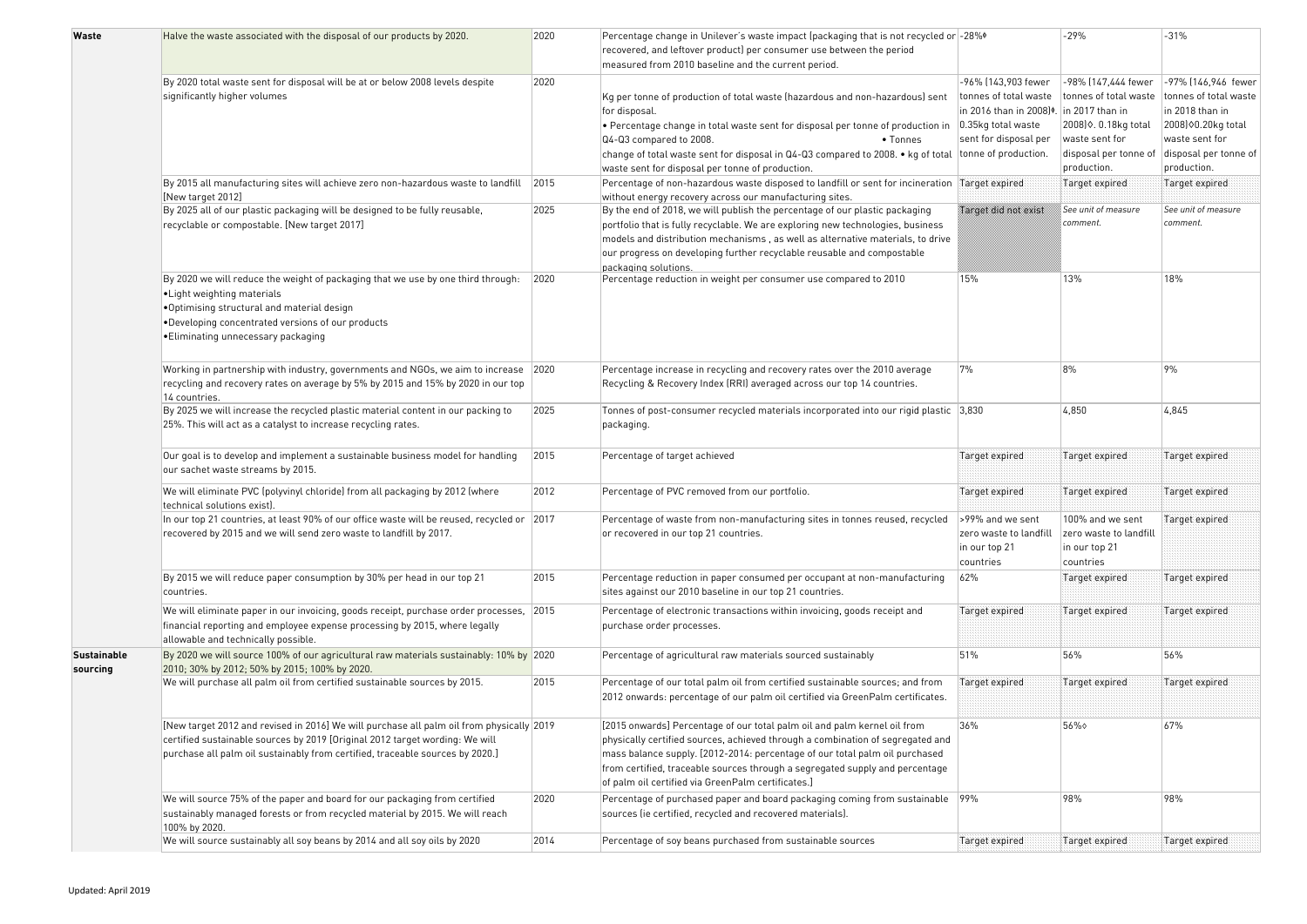| We will source sustainably all soy beans by 2014 and all soy oils by 2020.                                                                         | 2020 | Percentage of soy oil sustainably sourced in the form of Round Table for<br>Responsible Soy (RTRS) certificates                                                | 65%                             | 72%                              | 72%                             |
|----------------------------------------------------------------------------------------------------------------------------------------------------|------|----------------------------------------------------------------------------------------------------------------------------------------------------------------|---------------------------------|----------------------------------|---------------------------------|
| By 2015 we aim to have the tea in all Lipton tea bags sourced from Rainforest<br>Alliance Certified™ estates.                                      | 2015 | Percentage of our Lipton tea bag blends which contain 100% of tea from<br>Rainforest Alliance Certified™ sources.                                              | Target expired                  | Target expired                   | Target expired                  |
| By 2020, 100% of Unilever's tea, including loose tea, will be sustainably sourced.                                                                 | 2020 | Percentage of our tea from Rainforest Alliance Certified™ sources and [2015<br>onwards] including percentage of tea trustea Verified                           | 75% inc 7% trustea<br> Verified | 81% inc 10% trustea<br>Verifiedo | 84% inc 16% trustea<br>Verified |
| We will purchase 100% of our fruit from sustainable sources by 2015.                                                                               | 2015 | Percentage of fruit purchased from sustainable sources.                                                                                                        | Target expired                  | Target expired                   | Target expired                  |
| We will purchase 50% of our top 13 vegetables and herbs from sustainable<br>sources by 2012 and 100% by 2015.                                      | 2015 | Percentage of the top 13 herbs and vegetables purchased from sustainable<br>sources.                                                                           | Target expired                  | Target expired                   | Target expired                  |
| We will source cocoa sustainably for our Magnum ice cream by 2015. All other<br>cocoa will be sourced sustainably by 2020.                         | 2020 | Percentage of sustainable cocoa purchased which is used in Magnum ice-<br>cream products manufactured; and overall percentage of cocoa sourced<br>sustainably. | 98% and 64%                     | 98% and 70%                      | 98% and 82%                     |
| We will source all sugar sustainably by 2020.                                                                                                      | 2020 | Percentage of sugar purchased from sustainable sources.                                                                                                        | 62%                             | 67%                              | 69%                             |
| We will source all sunflower oil sustainably by 2020.                                                                                              | 2020 | Percentage of sunflower oil purchased from sustainable sources.                                                                                                | 53%                             | 45%                              | 17%                             |
| We will source all rapeseed oil sustainably by 2020.                                                                                               | 2020 | Percentage of rapeseed oil purchased from sustainable sources.                                                                                                 | 80%                             | 84%                              | 76%                             |
| We will source all dairy produce sustainably by 2020.                                                                                              | 2020 | Percentage of dairy purchased from sustainable sources.                                                                                                        | 70%                             | 74%                              | 75%♦                            |
| All flavours of Ben & Jerry's ice cream will be Fairtrade certified by 2013.                                                                       | 2013 | Percentage of all Ben & Jerry's flavours manufactured that are Fairtrade<br>certified.                                                                         | Target expired                  | Target expired                   | Target expired                  |
| We aim to move to 100% cage-free eggs for all our products, including Ben &<br>Jerry's ice cream and Hellmann's, Amora and Calvé mayonnaises.      | 2020 | Percentage of cage-free eggs purchased for all our products where allowed by<br>local legislation.                                                             | 53%                             | 61%                              | 64%                             |
| By 2013 we will source all paper-based office materials for our top 21 countries<br>from either certified sustainable forests or recycled sources. | 2013 | Percentage of paper-based materials from certified sustainable forests or<br>recycled sources.                                                                 | Target expired                  | Target expired                   | Target expired                  |